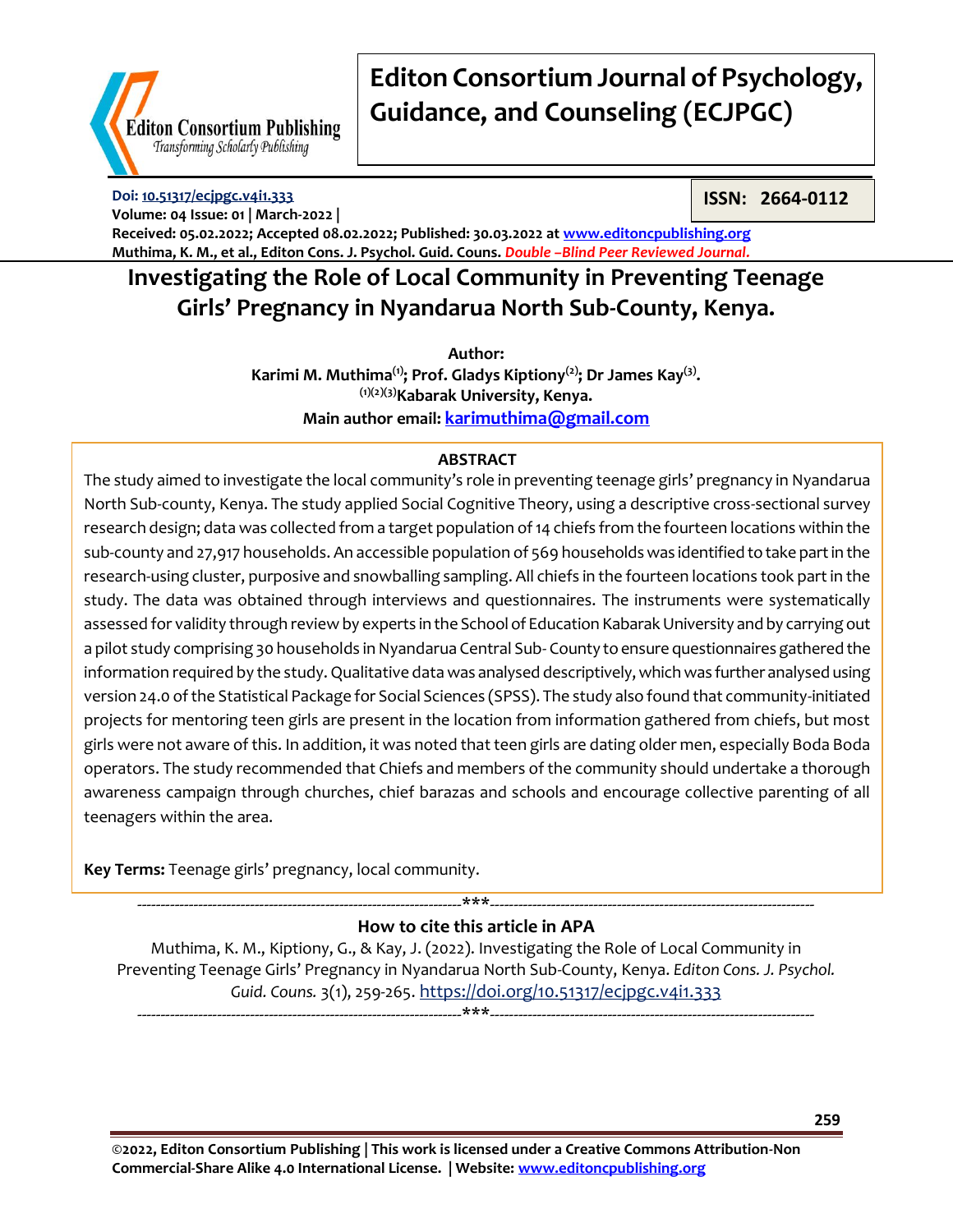

### **Doi: [10.51317/ecjpgc.v4i1.333](https://doi.org/10.51317/ecjpgc.v4i1.333)**

**ISSN: 2664-0112**

**Volume: 04 Issue: 01 | March-2022 | Received: 05.02.2022; Accepted 08.02.2022; Published: 30.03.2022 at [www.editoncpublishing.org](http://www.editoncpublishing.org/) Muthima, K. M., et al., Editon Cons. J. Psychol. Guid. Couns.** *Double –Blind Peer Reviewed Journal.*

### **INTRODUCTION**

Teenage pregnancy is a conception of pregnancy that ensues for girls between 13 and 19 years of age (Yohannes et al., 2018). Teenage pregnancy is widely considered a global crisis due to the social-economic and health risks associated with it and should not be treated insouciantly (World Health Organization [WHO], 2018). WHO also states that Underage pregnancy is a worldwide societal issue that has a negative impact on adolescent girls' future. Findings by Thomas et al. (2019) revealed that about 16 million minors aged between 15 and 19 years are found to conceive per year. In addition, Thomas et al. (2019) continue to report that this number makes up about 11 per cent of all births worldwide. Therefore, adolescent pregnancy, births, and related negative consequences remain a challenge in several countries.

According to Steitieh (2021), during the Covid-19 pandemic lockdown, a surge in teen pregnancies was reported nationally were in excess of 152000 teenage girls in Kenya became pregnant between March and May 2020. Nyandarua North sub-county had more than 857 cases of girls aged from 10 to 19 years who were impregnated between January and June of the same year (National Council for Population Distribution report (NCPD), 2020). Notably, the statistics only included cases recorded in the health sector, so there could have been many more pregnant teenagers who did not go to the health facilities. Teenage pregnancy is a serious problem in Kenya, and it must remain at the top of the government's political agenda. It only comes up in public conversation when there is a surge in which it will be buried, and life goes on as usual. Teenage pregnancies may be ascribed to parental/caregivers', religious leaders, political leaders, and other stakeholders' resistance to sexual and reproductive health issues, despite rising evidence that young people are commencing sex earlier than in the past. Proven strategies such as comprehensive sexuality education are being omitted since they are perceived to encourage young people to engage in sexual activity. Pregnancy and health

issues, shame, alienation, and abuse by partners, parents, and classmates are severe consequences for pregnant underage females. Another consequence is increased cases of school dropouts. The surge in teenage pregnancies was reported at a time when teenagers were at home, and the government had directed that all schools and places of worship be shut down so that the effects of the pandemic could be mitigated. It is critical that evidence plays a vital role in identifying strategies that can solve the problem at its source. Against this backdrop, this research sought to investigate the efficacy of parental and community guidance in preventing pregnancy among teenagers in Nyandarua North Sub-County to come up with recommendations on how the challenge can be addressed in the area and the country at large.

### **LITERATURE REVIEW**

Smetana (2017) argues that the local community is vital in teenage pregnancy prevention by mobilising all population segments. Smetana says that this can be accomplished by motivating community members and organisations to take steps to facilitate progress by mobilising energy, disseminating knowledge, attracting support, and encouraging cooperation between the public and private sectors. Solanke et al. (2019) view community as a vehicle for promoting knowledge, skills & behaviours among young people. Consequently, this assists the community in governance, promoting health, and reducing maladaptive behaviour amongst teenagers. Kemigisha et al. (2019), in a study, affirmed that effective guidance of youths on sexual matters requires a concerted effort by all members of the community. To achieve this end, cooperation from members of the community is imperative. Musyimi et al. (2020) agree with this by stating that community members should co-exist harmoniously. Nevertheless, this is a theoretical assumption and may not reflect the ideal situation in Kenyan communities or may not be what is happening on the ground.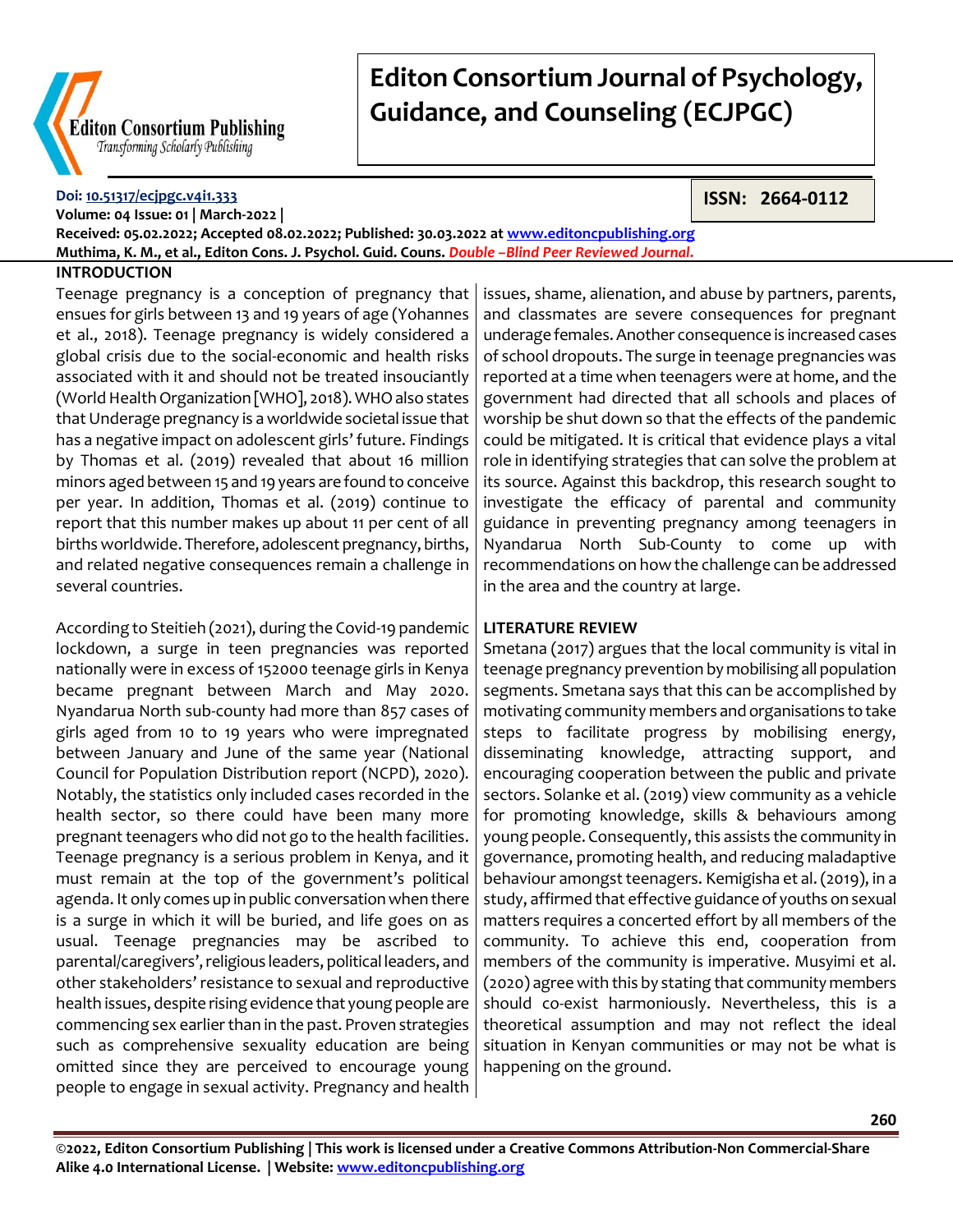

#### **Doi: [10.51317/ecjpgc.v4i1.333](https://doi.org/10.51317/ecjpgc.v4i1.333) Volume: 04 Issue: 01 | March-2022 |**

**ISSN: 2664-0112**

**Received: 05.02.2022; Accepted 08.02.2022; Published: 30.03.2022 at [www.editoncpublishing.org](http://www.editoncpublishing.org/) Muthima, K. M., et al., Editon Cons. J. Psychol. Guid. Couns.** *Double –Blind Peer Reviewed Journal.*

One of the states in the USA has encouraged the incorporation of community-based guidance programs within the schools (Wodon et al., 2017). In South Carolina, the integrated society school strategies for reduction and minimising of teenage pregnancy that in 2019 rebranded to fact forward is an in-depth program (Laurenzi et al., 2020). The program has nine components, including teacher training, comprehensive learning on sex for 12-year-olds, availability of doctors to offer guidance on disease prevention and linking with churches in offering individualised guidance to the youth. The idea behind this strategy is to assist in curbing teen pregnancy. According to WHO (2018), earlier evaluation of the program indicated that it was effective in lowering teenage pregnancy rates, but the rates resumed to initial levels when the strategy was halted. Butler and Jenkins (2019) discussed the program that has been implemented in Hartford city, USA. A strategy that has linked the city with public schools has sought to eliminate teen pregnancy. The strategy incorporates promoting abstinence among the youth, conducting open dialogue on sex matters, and providing opportunities for teenagers to interact with guidance and counselling personnel. In addition, a comprehensive form of education is provided to teenagers addressing issues to do with sexuality and dangers that face those who engage in risky sexual conduct (Kemigisha et al., 2019). However, the way communities are organised in the USA could be dissimilar to the Kenyan context. While the role of the local community in the prevention of teenage pregnancy is well defined and managed, this cannot be assumed to be the case with local communities in Kenya.

State and community-based agencies have had to partner with local health centres to strengthen the application of evidence-based recommendations for teenage reproductive health care, and that is according to Wado et al. (2019). The use of relatively reliable contraceptives and youth satisfaction programs has been related to the application of these guidelines. As required, youth involved in evidence-based interventions were also connected to

participating health centres for sexual and reproductive health services.

According to Solanke et al. (2019), appreciation is growing among teenagers to community programs that aid them in making choices relating to their future. An example of such a program that aims at lowering sexual activity among adolescents is the Abstinence-Only Program. The strategy incorporates equipping knowledge and skills on sexuality to the youth, use disciplined youth as peer leaders, and linking with churches in offering individualised instructions to teenagers. The idea regarding this program is to have greater changes in the community to reduce teenage pregnancy. The program has been effective in lowering teenage pregnancy in areas where it has been applied. However, though the study demonstrates that local community strategy can be effective, this does not mean that this is working for Nyandarua County, and thus this study was carried out to establish this.

Nkata et al. (2019) argued that teenage girls' opportunities for education and jobs are dramatically reduced when they become pregnant and bears a child. A young father's chances will be harmed if he drops out of school to help support his family. Parents or guardians of adolescents may share the responsibility of caring for neglected children. Children born into such situations are more likely to have low birth weight, health complications, and a lower chance of achieving their maximum capabilities (Ajayi & Okeke, 2019). Ajayi and Okeke argue that many communities have responded to the task of reducing teenage pregnancy by implementing broad-based services that include a diverse range of people. Key neighbourhood leaders and grassroots organisations are involved in these projects. They put together people from colleges, faith-based organisations and other aspects of the city who are concerned about the problem or want to help solve it.

In Kenya, Miriti and Mutua (2019) observe that there are a variety of ways through which community partnership can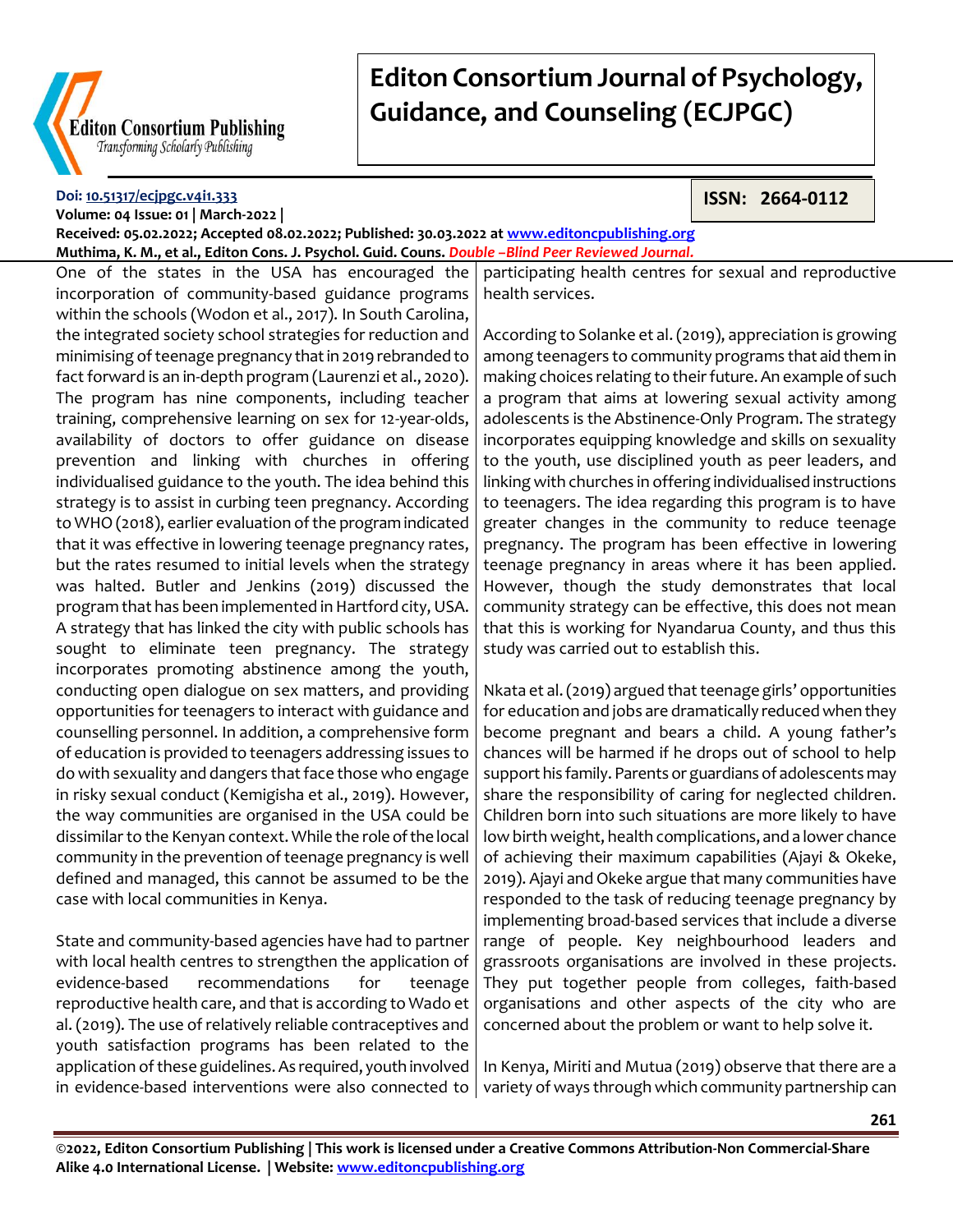

#### **Doi: [10.51317/ecjpgc.v4i1.333](https://doi.org/10.51317/ecjpgc.v4i1.333) Volume: 04 Issue: 01 | March-2022 |**

## **ISSN: 2664-0112**

**Received: 05.02.2022; Accepted 08.02.2022; Published: 30.03.2022 at [www.editoncpublishing.org](http://www.editoncpublishing.org/)**

**Muthima, K. M., et al., Editon Cons. J. Psychol. Guid. Couns.** *Double –Blind Peer Reviewed Journal.* be fostered to prevent teenage pregnancy. According to Miriti and Mutua (2019), communal meetings can be set up where teens can meet to discuss sexuality education, violence, and drug abuse. Obiero et al. (2018) argue that local administrators, parents and caregivers can be incorporated within a program where they participate together with teenagers in assisting them in selecting activities that help them make correct choices and delay sexual initiation. The role of the local community is to encourage meeting educational goals by teenagers, foster responsible behaviour as well as alleviate challenges facing teenagers. The researchers here are stating what should be done but are not demonstrating if the local community approach has been employed and if it has been effective in the prevention of teenage pregnancy.

In many Kenyan cultures, teenage pregnancy is a serious issue, and the local community seems to have accepted this as an ordinary occurrence to live with (Mang'atu & Kisimbii, 2019). Often teenagers want to engage in sexual activity before committing to a loving relationship (Wado et al., 2019). In addition, Wado et al. note that many sexually active women do not utilise contraception, placing them at risk of undesired pregnancies and STDs. In their research, Langat et al. (2020) found that unsafe sexual behaviour has implications for teenagers, their families, children they may bear, and the general population. The researchers here appear to suggest that the local community is aware of teenage pregnancy, but little effort is being made to prevent it. It is important to find out whether this is the situation concerning the role played by the local community in Nyandarua North sub- County.

## **RESULTS AND FINDINGS**

Effective guidance of youths on sexual matters requires a concerted effort by all community members (Kemigisha et al., 2019). According to Solanke et al. (2019), appreciation is growing among teenagers to community programs that support them in making choices relating to their future. However, according to the information provided by the key

respondents, community-initiated projects for mentoring teen girls with a view to preventing teen pregnancies in Nyandarua North sub-county are not there. On the other hand, most of the chiefs interviewed indicated that there were community-initiated projects based at the location level. However, the chiefs observed that several factors undermined the projects. These factors included inadequate funding of the projects; teens are not aware of the existence of the mentoring sessions as well a lack of properly trained persons to effectively implement the projects. As a result, most of the teen girls indicated that they have never attended the mentoring sessions, a factor that could contribute to the surge in teenage pregnancies within the Nyandarua North sub-county. According to the teen girls, for the mentoring sessions to be effective, several factors need to be put in place among them; empowering members of the community through the provision of adequate funds to enable them to carry out awareness campaigns on teenage pregnancy prevention, educating them on ways and means of handling teens through capacity building and educating teen parents/caregivers on how to support teenagers.

The chiefs interviewed pointed out that the main causes that have contributed to a surge in teen pregnancies within Nyandarua North sub-county were; teen girls dating older men, especially Boda Boda operators, idleness and lack of recreation activities, especially during the Covid-19 pandemic period when schools and places of worship had been shut down, inadequate sexuality information among teenagers, peer pressure, sexual experimentation, media influence, poverty, failure to use contraceptives, a parental absence where there is no monitoring or supervision of teen's activities, leaving in small rental houses where some parents expose their children to sex as well as increased substance abuse like alcohol by teenagers. According to chiefs, the consequences of the surge in teen pregnancies within the sub-county have been due to increased poverty among households since they do not have enough resources to care for the young ones, increased school

**©2022, Editon Consortium Publishing | This work is licensed under a Creative Commons Attribution-Non Commercial-Share Alike 4.0 International License. | Website[: www.editoncpublishing.org](http://www.editoncpublishing.org/)**

**262**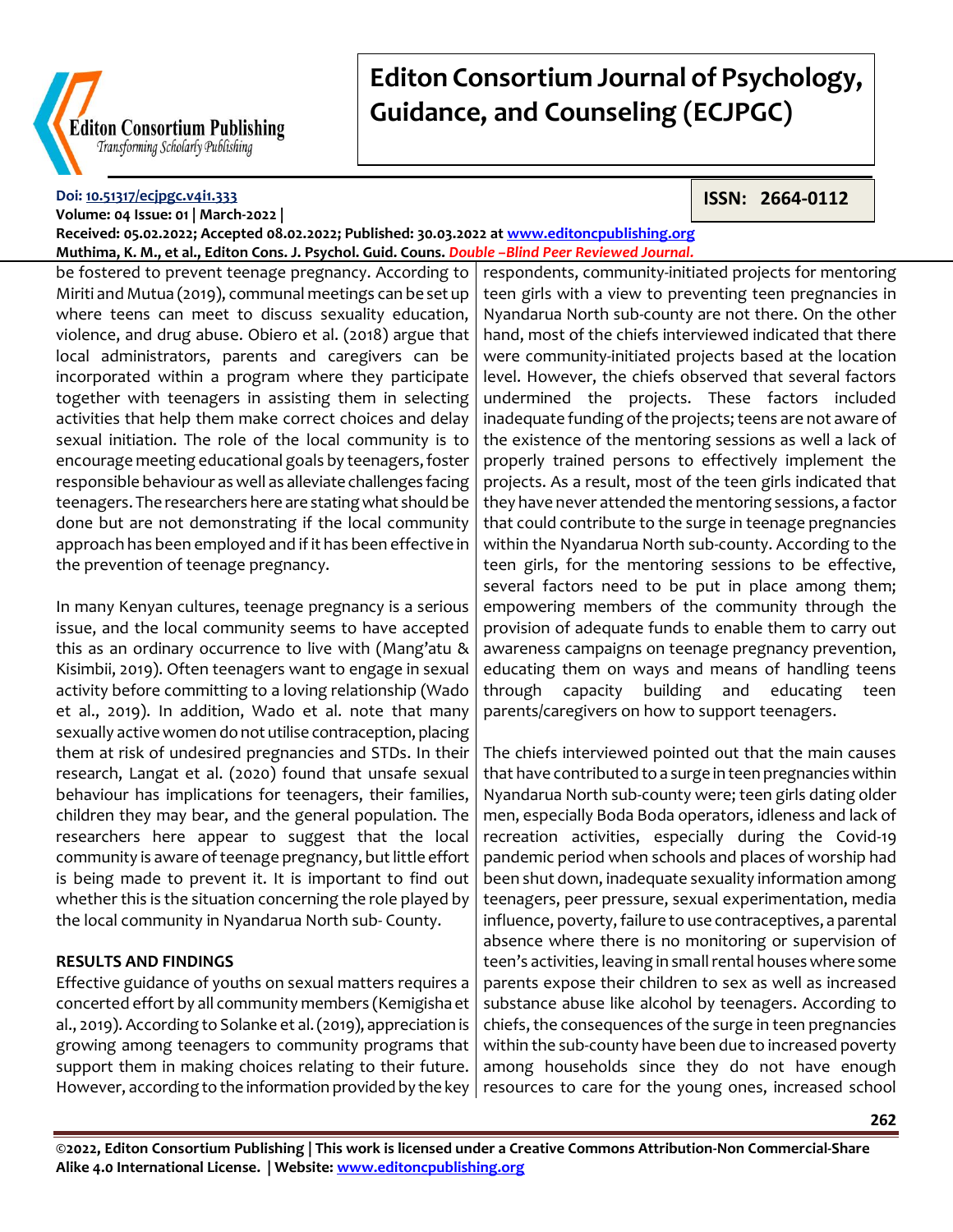

**Doi: [10.51317/ecjpgc.v4i1.333](https://doi.org/10.51317/ecjpgc.v4i1.333)**

# **Editon Consortium Journal of Psychology, Guidance, and Counseling (ECJPGC)**

**ISSN: 2664-0112**

**Volume: 04 Issue: 01 | March-2022 | Received: 05.02.2022; Accepted 08.02.2022; Published: 30.03.2022 at [www.editoncpublishing.org](http://www.editoncpublishing.org/) Muthima, K. M., et al., Editon Cons. J. Psychol. Guid. Couns.** *Double –Blind Peer Reviewed Journal.* dropouts, and health problems to teen girls who become

pregnant.

Chiefs further indicated that the government has embarked on measures to curb teen pregnancies within the area; some of the measures are the provision of sanitary towels to teen girls from poor backgrounds who may be vulnerable and chiefs ensuring that all teenagers are teenagers within their locations are going to school. In addition, the chiefs noted that the members of the community are key players in preventing teen pregnancies through being positive role models adopting collective responsibility in parenting teenagers within the community; some chiefs suggested the reintroduction of corporal punishment in schools and at home and indulging community members in youth participation programs such as sports and talent training of teenagers so that they can inculcate societal norms and values, offer guidance to teens as they make informed decisions about their future. The fourth question was to identify the role played by the local community in curbing teenage pregnancy, where it was established that members should undertake collective parenting and act as role models to the teens.

According to the information provided by teen girls, community-initiated projects for mentoring with a view to preventing teen pregnancies in Nyandarua North subcounty are not there. The chiefs interviewed indicated that there were community-initiated projects that were based at the location level. However, the chiefs observed that the projects were undermined by several factors that included inadequate funding of the projects, teens lacking awareness of the existence of the mentoring sessions, and a lack of properly trained persons to effectively implement the projects. Teen girls indicated that they have never attended the mentoring sessions in the community. On the other hand, they intimated that for the sessions to be effective, several factors need to be put in place, which includes empowering members of the community through the provision of adequate funds to enable them to carry

out awareness campaigns on teenage pregnancy prevention, educating community members on ways and means of handling teens through capacity building and educating teen parents/caregivers on how to support teenagers.

According to chiefs, the main causes of a surge in teen pregnancies within Nyandarua North sub-county were; teen girls dating older men, especially Boda Boda operators, idleness and lack of recreation activities during the Covid-19 pandemic period when schools and places of worship had been shut down, inadequate sexuality information among teenagers, peer pressure, sexual experimentation, media influence, poverty, failure to use contraceptives, a parental absence that leads to reduced monitoring or supervision of teen's activities, parents leaving in small rental houses where some children get exposed to sex as well as increased alcohol and substance abuse by teenagers.

Moreover, chiefs intimated those consequences of a surge in teen pregnancies within the sub-county are increased poverty among households, increased rate of school dropouts and health problems to the affected teen girls. The chiefs reported that the government has put in place measures to avert teen pregnancies within the Nyandarua North, which include the provision of sanitary towels to vulnerable teen girls and the government through chiefs ensuring that all teenagers within their locations are going to school. On the role of community members, the chiefs noted that they play a pivotal role in preventing teen pregnancies by providing positive role models and adoption of collective responsibility when parenting teenagers. On teen pregnancy prevention, several chiefs who were interviewed suggested the reintroduction of corporal punishment in schools and at home, engaging members of the community in youth participation programs and offering guidance to teens to enable them to make informed decisions about their future.

**©2022, Editon Consortium Publishing | This work is licensed under a Creative Commons Attribution-Non Commercial-Share Alike 4.0 International License. | Website[: www.editoncpublishing.org](http://www.editoncpublishing.org/)**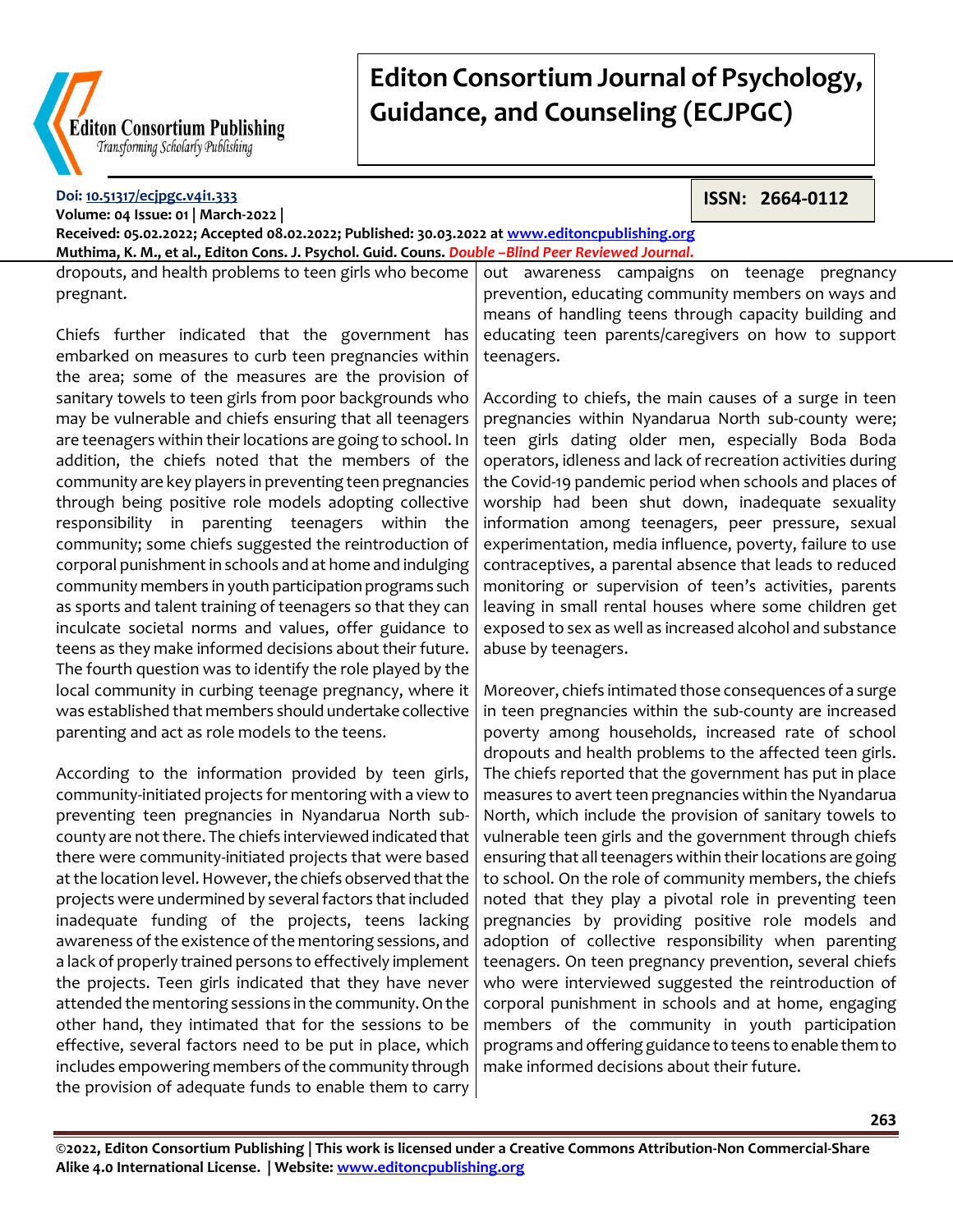

#### **Doi: [10.51317/ecjpgc.v4i1.333](https://doi.org/10.51317/ecjpgc.v4i1.333) Volume: 04 Issue: 01 | March-2022 |**

**ISSN: 2664-0112**

**Received: 05.02.2022; Accepted 08.02.2022; Published: 30.03.2022 at [www.editoncpublishing.org](http://www.editoncpublishing.org/) Muthima, K. M., et al., Editon Cons. J. Psychol. Guid. Couns.** *Double –Blind Peer Reviewed Journal.*

### **CONCLUSION AND RECOMMENDATION**

**Conclusion**: The study established that community-initiated projects for mentoring teen girls are present in the location from information gathered from chiefs. However, most teen girls mentioned that they were not aware of their existence. This is an indicator of ineffective mentorship programs in the community, which may contribute to a surge in teen pregnancy. In addition, most teen girls indicated that they have never attended the mentoring sessions, a factor that could contribute to the surge in teenage pregnancies within the Nyandarua North subcounty. Chiefs noted that several effective factors should be put in place for mentoring sessions to be. These factors are; empowering members of the community through the provision of adequate funds to enable them to carry out awareness campaigns on teenage pregnancy prevention, educating community members on ways and means of handling teens through capacity building and educating parents/caregivers on how to support teenagers. The major  $\mid$  they act as role models.

causes of a surge in teen pregnancy within Nyandarua North, as noted by the majority of the chiefs interviewed, were; teen girls dating older men, especially Boda Boda operators, idleness due to lack of recreation activities, especially during the Covid-19 pandemic period when schools and places of worship had been shut down, inadequate sexuality information, peer pressure, sexual experimentation, media influence, poverty, failure to use contraceptives, parental absence, leaving in small rental houses where some parents expose their children to sex as well as increased alcohol and substance abuse by teenagers.

**Recommendation:** Chiefs and members of the community should undertake a thorough campaign through churches, chief barazas and schools to create more awareness of the existence of the programs in the sub-county. Secondly, chiefs should encourage community members to adopt collective parenting of all teenagers within the area so that

### **REFERENCES**

- Ajayi, A, I., & Okeke, S. R. (2019). Protective sexual behaviours among young adults in Nigeria: influence of family support and living with both parents. *BMC Public Health*, *19*(1), 983.
- Butler, M., & Jenkins, A. (2019*). Guidance and Counselling as a Remedy to Alcohol Addiction among Students*. Manwah International.
- Kemigisha, E., Bruce, K., Ivanova, O., Leye, E., Coene, G., & Ruzaaza, G, N.. (2019). Evaluation of a schoolbased comprehensive sexuality education program among very young adolescents in rural Uganda. *BMC Public Health*, 19(1), 1393.
- Laurenzi, C. A., Gordon, S., Abrahams, N., du Toit, S., Bradshaw, M., Brand, A., Melendez-Torres, G. J., Tomlinson, M., Ross, D. A., Servili, C., Carvajal-Aguirre, L., Lai, J., Dua, T., Fleischmann, A., & Skeen, S. (2020). Psychosocial interventions are targeting mental health in pregnant adolescents and adolescent parents: a systematic review. *Reproductive Health*, *17*(1), 65.
- Mang'atu, M., & Kisimbii, D. J. (2019). Factors Influencing Teenage Pregnancies in Kenyan Public Primary Schools: A Case of Kitui County Kenya. *Journal of Entrepreneurship & Project Management*, *3*(4), 11-26.
- Miriti, J. M., & Mutua, M. N. (2019). Teenage Pregnancies and Girls Education Capabilities in Nzambani ward Kitui County in Kenya: School and Community PERSPECTIVE. *International Journal of Gender Studies*, *4*(1), 59 - 84.